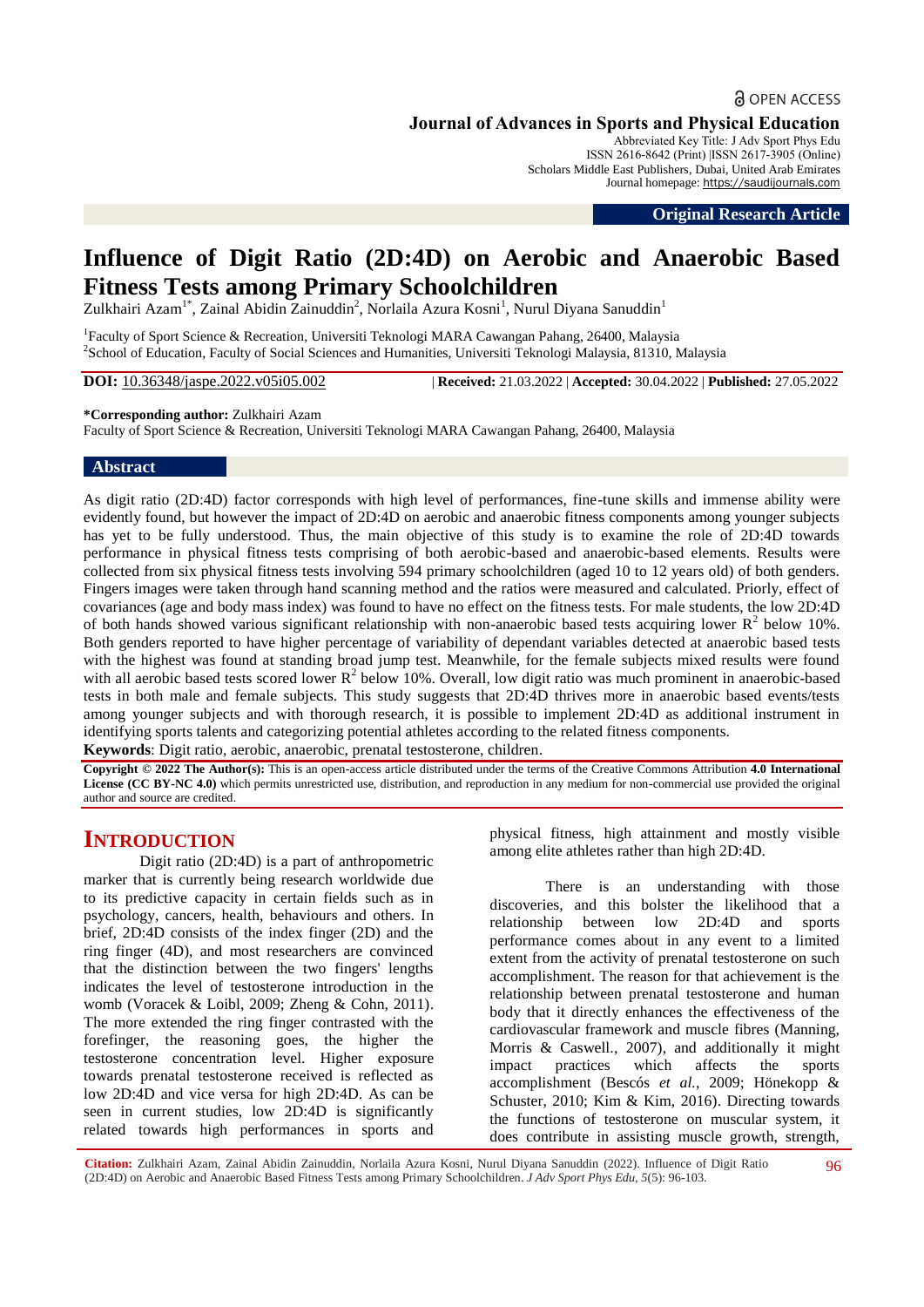and power, as well as reducing fat mass and other impacts on the muscular system, such as increasing muscle protein anabolism and increasing the number of motor neurons and androgen receptors (Herbst & Bhasin, 2004). Low 2D:4D with high testosterone concentrations influences the development of the cardiovascular system, muscular physiology and foetal testosterone influences the cardiovascular system's defence mechanism (Kyriakidis *et al.*, 2010; Manning *et al*., 2007). As a result, those with a strong cardiovascular and muscular system have the better chance to be better athletes. Furthermore, success in sports likewise has appeared to be related with prenatal testosterone in men such as in rugby, football, rowing sumo and wrestling (Bennett *et al*., 2010; Hull *et al*., 2015; Keshavarz *et al*., 2017; Manning & Taylor, 2001; Tamiya *et al*., 2012), along with extensive review by Kim and Kim, (2016) on 2D:4D towards performance in various type of sports. In fact, previous studies have confirmed that 2D:4D has significant effect on differentiating the status of the athlete itself, with low 2D:4D is associated with elite athletes (Adamczyk *et al*., 2021; Keshavarz *et al*., 2017; Pokrywka *et al*., 2005; Tamiya *et al*., 2012)

Lots of similar studies relating 2D:4D towards performance on physical fitness were conducted in past few years. Research by Ranson *et al*., (2015) did find correlation between low 2D:4D on aerobic capacity, speed and power in a large population of Welsh boys but not girls. Linking to muscular strength, study by Tomkinson and Tomkinson, (2017) discovered a moderate age and body mass index-adjusted negative connection between 2D:4D and handgrip strength in adolescent male subjects. Furthermore, in recent study by Hsu *et al.*, (2018) found that low 2D:4D is significantly associated with jumping power among children. Those studies go on explaining that the result is most likely attributable to prenatal testosterone's long-term organizational benefits. Nonetheless, Eghbali, (2016) reported 2D:4D has no significant impact on all physical fitness tests conducted on children. Previously, Manning and Hill, (2009) suggested low 2D:4D was more associated with endurance running rather than sprinting. Those mixed findings regarding 2D:4D on various fitness components provides the pathway to further examine it especially on younger subjects. Therefore, this study hope to address those issues by focusing on both hands 2D:4D towards performance on both aerobic based tests and anaerobic based tests among primary schoolchildren of both genders.

## **MATERIAL & METHODS Participants**

A total of 594 subjects of male (n=359) and female (n=234) aged 10 to 12 years old were involved in this study. Sample size was determined earlier by using power analysis of G\*Power analysis software version 3.1.7. Subjects came from primary schools in various demographic zones (central, east coast, southern, northern and west coast) in Malaysia. Selection criteria of the subjects were set to did not participate in any sports at school or representing school or outside school sport's organization in any tournament. Another selection criterion was that the subjects must be in normal category of body mass index (BMI). This is to ensure the outcome of the data is not bias, for example, an obese subject may have trouble in performing standing broad jump test, or difficulty in performing push-up and sit and reach test or may gain high score in hand grip strength test due to larger hand/palm. If the subjects have any injuries, diseases and/or illnesses, they are not permitted to participate in the testing. Subjects are asked to not engage in any vigorous physical activity at least two days prior to the testing day in order to ensure they are in good condition to participate. Letter of consent were obtained from the parent/custodian of the children, along with getting permission from the state education department and the schools involved. Any subject that failed to provide signed consent letter by their parent/custodian is excluded immediately for safety and liability purposes. This research was carried out with approval from the Ethics Committee, School of Postgraduate Studies, Universiti Teknologi Malaysia.

## **Digit ratio measurement**

This study opted the indirect measurement method by using the scanner machine (Canon CanoScan LiDE 120 with a resolution of 2400x4800dpi). This method was chosen due to the high number of subjects involved in this study and taking into consideration the measuring features in the viewing software. Subjects were required to clean their hands thoroughly from any dirt/dust, and remove any accessories (watch, ring, bracelet, or anything that may hinder the scanning process and image quality). Both palms of right and left were faced downwards on the scanner with fingers spread evenly but not too wide. The palms were then gently put on the scanner for the scanning to commence. Later, the image of the scanned hands was saved into a specific folder on the laptop and were coded accordingly. Those saved hand images were opened in MicroDicom viewer software version 2.7.9 for measuring the digits and calculating the ratios.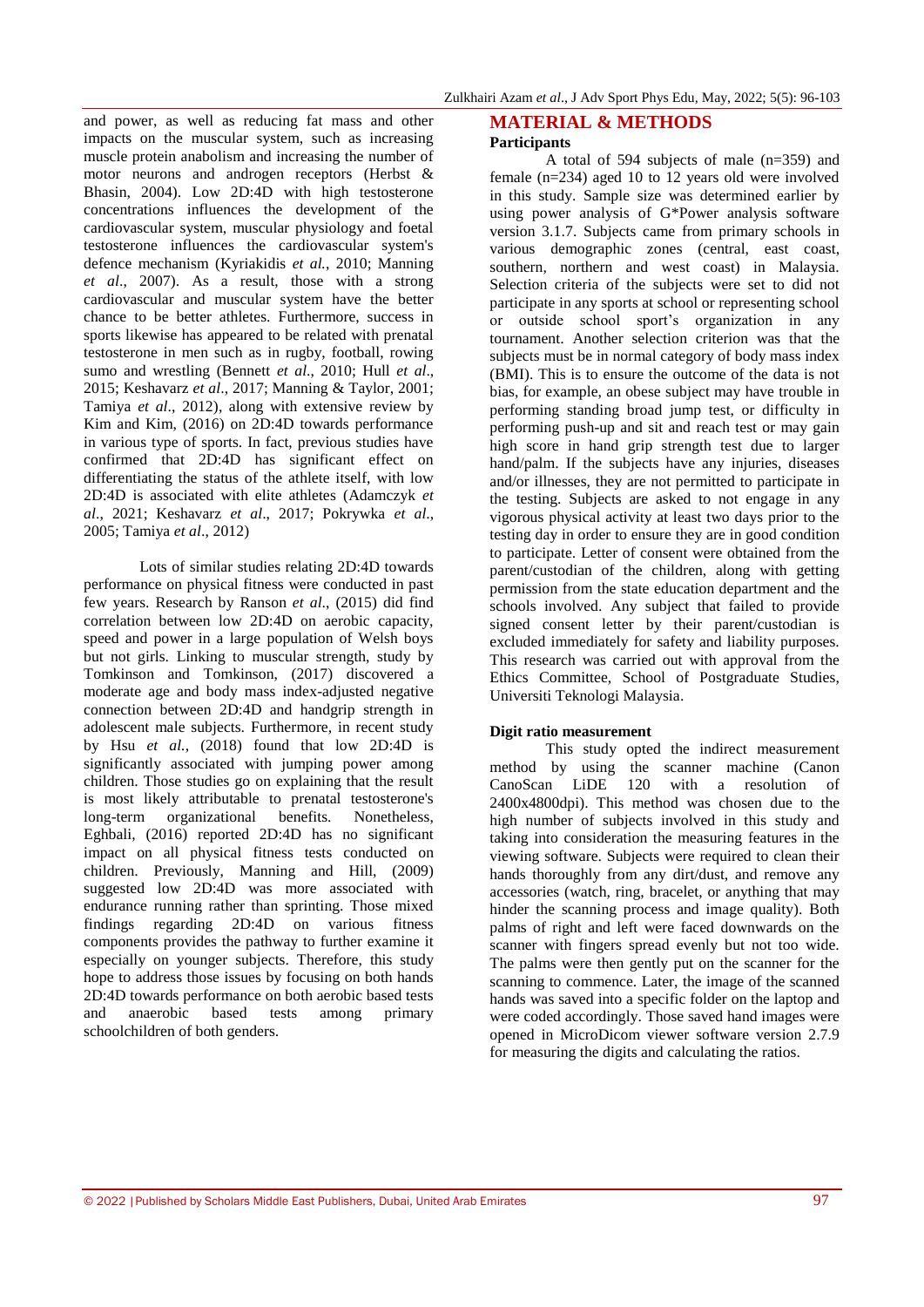

**Figure 1: Zoom-in/out feature in MicroDicom viewer version 2.7.9 software**

Figure 1 above showed the zoom-in/out function that is available in the software MicroDicom viewer version 2.7.9 which provided better accuracy in measuring the finger length. The hand image can be zoomed-in and out for a better view without compromising the image quality, thus ensuring measurement precision. Before running the measurement, the calibration process was run using the calibration function that is available in the software to ensure reliability and validity of the ratio is not affected.

Regarding the intra-rater repeatability analysis on single assessor on taking measurement of the 2D:4D, this study conducted intercorrelation coefficient (ICC) analysis with two-way mixed-effect model (Model 3) based on single measure (Form 1) and type absolute agreement was selected. The result from ICC (3,1) demonstrated excellent reliability (0.999) for both right hand 2D:4D and left hand 2D:4D measurement on male subjects. The same can also be found in female subjects with right hand 2D:4D (0.997) and left hand 2D:4D (0.999), thus it is acceptable to be used as a basis for further analysis.

#### **Physical fitness testing**

In this study, the selected physical fitness tests involved were 1-minute step test, sit and reach test, 1 minute abdominal test and push up test which are part of Malaysia's National Physical Fitness Standard Test (SEGAK). Additionally, two more fitness tests were added which were the standing broad jump (SBJ) test and hand grip strength (HGS) test. Based on the nature of those tests themselves, they can be categorized into their dominance fitness component starting with cardiovascular endurance (1-minute step test), flexibility (sit and reach test), muscular endurance (1 minute abdominal test), push up test (strength) and power (standing broad jump test and hand grip strength test). For ease of the testing session and safety of the

subjects, they were divided into groups and were required to do proper warm up before commencing on the testing and cooling down after the testing. The arrangement of the testing was start with the least exhausting and ended with the most exhausting test

### **Statistical analysis**

For normality testing, this study used the Shapiro-Wilk test and used the Grubbs test for detecting any extreme outliers. In examining the influence of covariances (age and BMI), Pearson correlation analysis was conducted to find any effect of those covariances might have towards the 2D:4D, thus the result can reflect the true meaning of performances in the fitness tests. As for the main objective, multiple linear regression analysis was chosen to explore the relationship of explanatory variables (both hands 2D:4D) towards the performance in the fitness tests. Values were shown as Mean±SD, and significance level was set at 0.05. In order to run all of the analyses above, XLSTAT Premium version 2021.2.2 software was chosen as the main platform.

## **RESULTS**

To ensure any effect of covariances (age and BMI) affecting the scores in the fitness tests, Pearson correlation analysis was conducted. Table 1 below showed both variables of age (r  $(357) = -0.03$ , p = .506) and BMI (r  $(357) = .09$ ,  $p = .606$ ) did not have any significant relationship on the performances for male subjects in the fitness tests. The same finding was also detected for the female subjects with both covariances were not significantly correlated with age,  $r(232) = -$ 0.08,  $p = .217$ , and BMI r (232) = .02,  $p = .725$ . The results concluded that covariances of age and BMI did not affect the performance of the subjects in the fitness tests.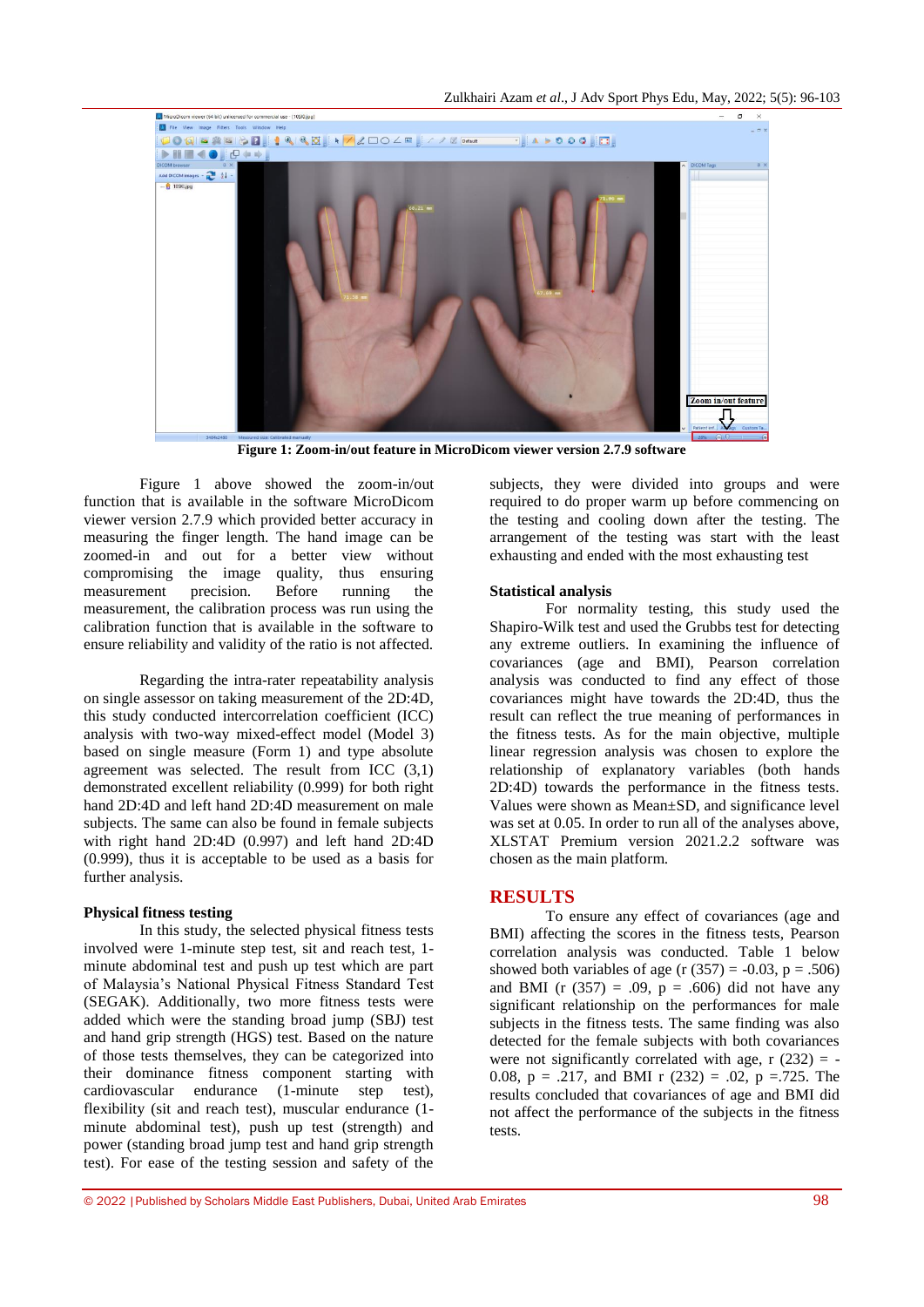Zulkhairi Azam *et al*., J Adv Sport Phys Edu, May, 2022; 5(5): 96-103

| Table 1: Effect of covariances (age and BMI) towards both hands 2D:4D |                         |          |            |          |  |  |
|-----------------------------------------------------------------------|-------------------------|----------|------------|----------|--|--|
| Male $(N=359)$                                                        | <b>Both hands 2D:4D</b> | Age      | BMI        |          |  |  |
| Both hands 2D:4D (mm)                                                 | Pearson correlation     |          | $-0.03$    | 0.09     |  |  |
|                                                                       | Sig. (2-tailed)         |          | 0.506      | 0.606    |  |  |
| Age                                                                   | Pearson correlation     | $-0.03$  |            | 0.299    |  |  |
|                                                                       | Sig. (2-tailed)         | 0.506    |            | < 0.0001 |  |  |
| <b>BMI</b>                                                            | Pearson correlation     | 0.09     | 0.299      | 1        |  |  |
|                                                                       | $Sig. (2-tailed)$       | 0.606    | < 0.0001   |          |  |  |
| Female $(N=234)$                                                      | Both hands 2D:4D        | Age      | <b>BMI</b> |          |  |  |
| Both hands 2D:4D (mm)                                                 | Pearson correlation     | 1        | $-0.043$   | 0.02     |  |  |
|                                                                       | $Sig. (2-tailed)$       |          | 0.510      | 0.778    |  |  |
| Age                                                                   | Pearson correlation     | $-0.043$ |            | 0.046    |  |  |
|                                                                       | Sig. (2-tailed)         | 0.510    |            | 0.488    |  |  |
| <b>BMI</b>                                                            | Pearson correlation     | 0.02     | 0.046      | 1        |  |  |
|                                                                       | $Sig. (2-tailed)$       | 0.778    | 0.488      |          |  |  |
| **Correlation is significant at the 0.01 level (2-tailed)             |                         |          |            |          |  |  |

Table 2 demonstrated descriptive data on the anthropometric and digit ratio of the subjects. Male subjects were found to have much lower 2D:4D in all categories compared to their female counterpart. Both hands 2D:4D were found lowest at 0.868mm in male subjects, while female subjects recorded 0.878mm. In

right hand 2D:4D, male also demonstrated lower reading at 0.840mm whilst female shown 0.847mm. In addition, 0.868mm at left hand 2D:4D were found lower among male subjects and female recorded a little bit high reading at 0.900mm.

**Table 2: Anthropometric and digit ratio descriptive values of the subjects**

| Gender           | <b>Variables</b>      | Min.  | Max.  | $Mean \pm SD$     |
|------------------|-----------------------|-------|-------|-------------------|
| Male $(N=359)$   | Both hands 2D:4D (mm) | 0.868 | 1.069 | $0.969 \pm 0.044$ |
|                  | Right 2D:4D (mm)      | 0.840 | 1.060 | $0.967 \pm 0.041$ |
|                  | Left $2D:4D$ (mm)     | 0.868 | 1.069 | $0.969 \pm 0.044$ |
|                  | Weight (kg)           | 18.00 | 71.00 | 32.67±7.89        |
|                  | Height (m)            | 1.16  | 1.68  | $1.39 \pm 0.09$   |
|                  | BMI $(kg/m^2)$        | 10.76 | 31.93 | $16.65 \pm 2.55$  |
| Female $(N=234)$ | Both hands 2D:4D (mm) | 0.878 | 1.060 | $0.983 \pm 0.041$ |
|                  | Right 2D:4D (mm)      | 0.847 | 1.067 | $0.983 \pm 0.044$ |
|                  | Left $2D:4D$ (mm)     | 0.900 | 1.069 | $0.982 \pm 0.043$ |
|                  | Weight (kg)           | 21.00 | 58.00 | $33.41 \pm 6.77$  |
|                  | Height $(m)$          | 1.22  | 1.62  | $1.41 \pm 0.08$   |
|                  | BMI $(kg/m^2)$        | 11.71 | 27.97 | $16.75 \pm 2.19$  |

**Table 3: Both hands 2D:4D goodness of fit (% of performance) for MLR standard mode** Male  $(N=359)$ 

| 1.10101111202221        |                  |             |           |         |               |            |  |  |
|-------------------------|------------------|-------------|-----------|---------|---------------|------------|--|--|
|                         | Step test        | Sit & reach | 1-min abs | Push-up | RL-HGS        | <b>SBJ</b> |  |  |
| DF                      | 357              | 357         | 357       | 357     | 357           | 357        |  |  |
| R <sup>2</sup>          | 0.07             | 0.06        | 0.04      | 0.15    | 0.14          | 0.19       |  |  |
| Adjusted $\mathbb{R}^2$ | 0.07             | 0.06        | 0.04      | 0.15    | 0.13          | 0.18       |  |  |
| <b>RMSE</b>             | 20.17            | 5.93        | 8.11      | 9.82    | 8.51          | 0.27       |  |  |
|                         | Female $(N=234)$ |             |           |         |               |            |  |  |
|                         | Step test        | Sit & reach | 1-min abs | Push-up | <b>RL-HGS</b> | <b>SBJ</b> |  |  |
| DF                      | 234              | 234         | 234       | 234     | 234           | 234        |  |  |
| $R^2$                   | 0.01             | 0.01        | 0.03      | 0.11    | 0.12          | 0.28       |  |  |
| Adjusted $\mathbb{R}^2$ | 0.01             | 0.01        | 0.03      | 0.11    | 0.12          | 0.28       |  |  |
| <b>RMSE</b>             | 23.45            | 6.43        | 6.96      | 8.06    | 7.09          | 0.23       |  |  |

Table 3 demonstrated the outcome from the MLR standard mode analysis for both male and female subjects on both hands 2D:4D towards six physical fitness tests. Results showed relationship with nonanaerobic based tests acquiring lower  $R^2$  below 10% in both subjects especially at step test, sit and reach test and 1-min abs test. Higher percentage of variability of dependant variables were detected at anaerobic based test as the RL-HGS ( $R^2 = 14\%$ ), push-up ( $R^2 = 15\%$ ), and highest at SBJ ( $R^2 = 19\%$ ) for male subjects. The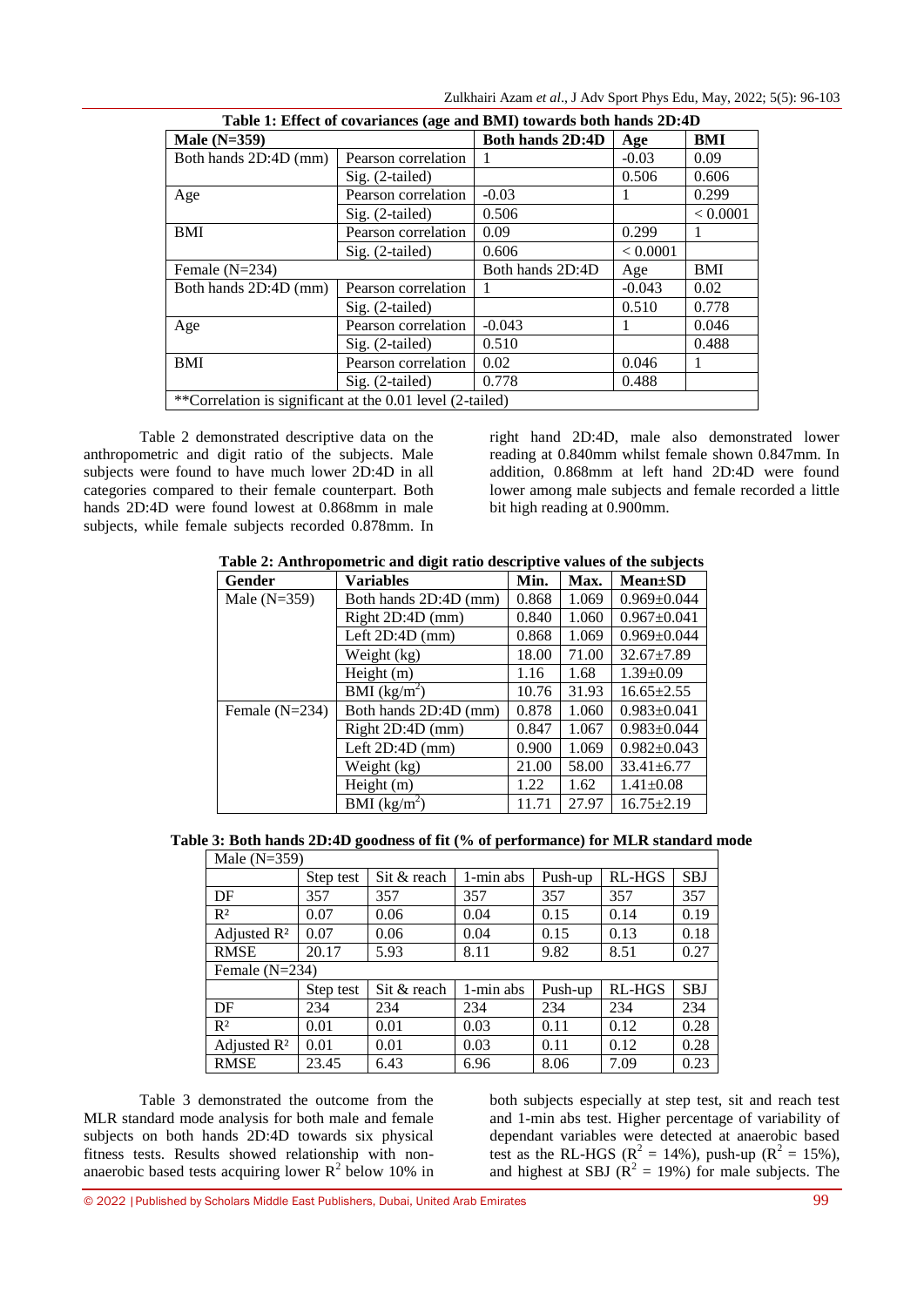same also goes to female subjects with RL-HGS ( $R^2$  = 12%), push-up ( $R^2 = 11\%$ ), and highest at SBJ ( $R^2 =$ 28%).

As for female, which can be seen in Table 3, it revealed mixed results with all non-anaerobic based tests acquiring lower R2 below 10% (step test =  $1\%$ , and 1-min abs  $= 3\%$ ,). In addition to that, both step test  $(p = .065)$  and 1-min abs test  $(p = .134)$  were found not significant. Higher percentage of variability of dependant variables were detected at anaerobic based test as the push-up ( $R2 = 11\%$ ), RL-HGS ( $R2 = 12\%$ ), and highest at SBJ ( $R2 = 28\%$ ).

| Table 4: Both hands 2D:4D model parameters for MLR standard mode on male subjects |  |  |  |
|-----------------------------------------------------------------------------------|--|--|--|
|-----------------------------------------------------------------------------------|--|--|--|

| Male $(N=359)$   |                  |          |           |         |          |                   |                   |
|------------------|------------------|----------|-----------|---------|----------|-------------------|-------------------|
| Fitness tests    | Source           | Value    | <b>SE</b> | t       | Pr >  t  | Lower bound (95%) | Upper bound (95%) |
| Push-up          | Intercept        | 109.81   | 11.43     | 9.60    | < 0.0001 | 87.32             | 132.30            |
|                  | Both hands 2D:4D | $-93.22$ | 11.79     | $-7.91$ | < 0.0001 | $-116.41$         | $-70.04$          |
| Step test        | Intercept        | $-12.23$ | 23.48     | $-0.52$ | 0.603    | $-58.40$          | 33.94             |
|                  | Both hands 2D:4D | 0.27     | 0.05      | 5.24    | < 0.0001 | 0.17              | 0.37              |
| 1-min abs        | Intercept        | 57.16    | 9.45      | 6.05    | < 0.0001 | 38.59             | 75.74             |
|                  | Both hands 2D:4D | $-0.21$  | 0.05      | $-3.98$ | < 0.0001 | $-0.31$           | $-0.10$           |
| RL-HGS           | Intercept        | 104.70   | 9.90      | 10.57   | < 0.0001 | 85.22             | 124.17            |
|                  | Both hands 2D:4D | $-0.37$  | 0.05      | $-7.54$ | < 0.0001 | $-0.47$           | $-0.27$           |
| <b>SBJ</b>       | Intercept        | 4.24     | 0.31      | 13.64   | < 0.0001 | 3.63              | 4.86              |
|                  | Both hands 2D:4D | $-0.43$  | 0.05      | $-9.01$ | < 0.0001 | $-0.52$           | $-0.34$           |
| Female $(N=234)$ |                  |          |           |         |          |                   |                   |
|                  |                  |          |           |         |          |                   |                   |
| Fitness tests    | Source           | Value    | <b>SE</b> | t       | Pr >  t  | Lower bound (95%) | Upper bound (95%) |
| Push-up          | Intercept        | 85.83    | 12.57     | 6.83    | < 0.0001 | 61.07             | 110.59            |
|                  | Both hands 2D:4D | $-0.33$  | 0.06      | $-5.33$ | < 0.0001 | $-0.45$           | $-0.21$           |
| Step test        | Intercept        | 40.05    | 36.55     | 1.10    | 0.274    | $-31.97$          | 112.06            |
|                  | Both hands 2D:4D | 0.12     | 0.07      | 1.85    | 0.065    | $-0.01$           | 0.25              |
| 1-min abs        | Intercept        | 39.59    | 10.02     | 3.95    | 0.0001   | 19.84             | 59.33             |
|                  | Both hands 2D:4D | $-0.10$  | 0.07      | $-1.50$ | 0.134    | $-0.23$           | 0.03              |
| RL-HGS           | Intercept        | 43.20    | 5.55      | 7.78    | < 0.0001 | 32.26             | 54.14             |
|                  | Both hands 2D:4D | $-0.33$  | 0.06      | $-5.27$ | < 0.0001 | $-0.45$           | $-0.20$           |
| <b>SBJ</b>       | Intercept        | 91.59    | 11.05     | 8.29    | < 0.0001 | 69.82             | 113.36            |

Table 4 provide the p-value of the F statistics computed in ANOVA yielded significance level of 5%  $(p < .001)$  for all six physical fitness tests for male subjects. Therefore, those given information derived from the results above brought by the explanatory variable (both hands 2D:4D) is significantly better than what a basic mean would bring. As for female subjects, the p-value of the F statistics computed in ANOVA and yielded significance level of 5% for five physical fitness tests, except for step test  $(p > .065)$  that resulted in not significant.

## **DISCUSSION**

The findings from the analyses above explained various results regarding role of 2D:4D in affecting the performance in aerobic and anaerobic based fitness tests among the primary school children. Earlier, descriptive analysis showed that male subjects appeared to possess much lower 2D:4D in all both hands 2D:4D, right hand 2D:4D and left hand 2D:4D compared to female subjects. This finding suggests that digit ratio is sexually dimorphic as agreed by other studies, with male having higher prenatal testosterone and displaying lower 2D:4D than their female counterpart. Manning, one of the leading researchers in

this field mentioned that the amount of androgen secretion while in mother's womb can lead to the formation of 2D:4D and thus can determine the status of 2D:4D (Manning *et al.*, (2000). As an example, in this study, the male subjects had shown lower 2D:4D (0.969±0.044mm) in both hands 2D:4D compared to the female subjects that demonstrated higher reading of 0.983±0.041mm. In addition, the lowest reading of 2D:4D was found in right hand for male at 0.840mm, and lowest 2D:4D was recorded at 0.847mm, also at the right hand, while female subjects expressed higher reading for all three 2D:4D measurements.

Linking this with performance in fitness tests, male subjects appeared to perform considerably better compared to female subjects, with all fitness tests were statistically significant towards both hands 2D:4D. Whilst in female, performance in step test and 1-min abs test were found to not have any association with both hands 2D:4D. Generally, step test can be categorised as aerobic fitness, and even though the 1 min abs test do have the element of strength fitness, it is more prone towards aerobic/endurance fitness, as the test requires individuals to do continuous repetitions of abdominal crunches for one minute. As shown from the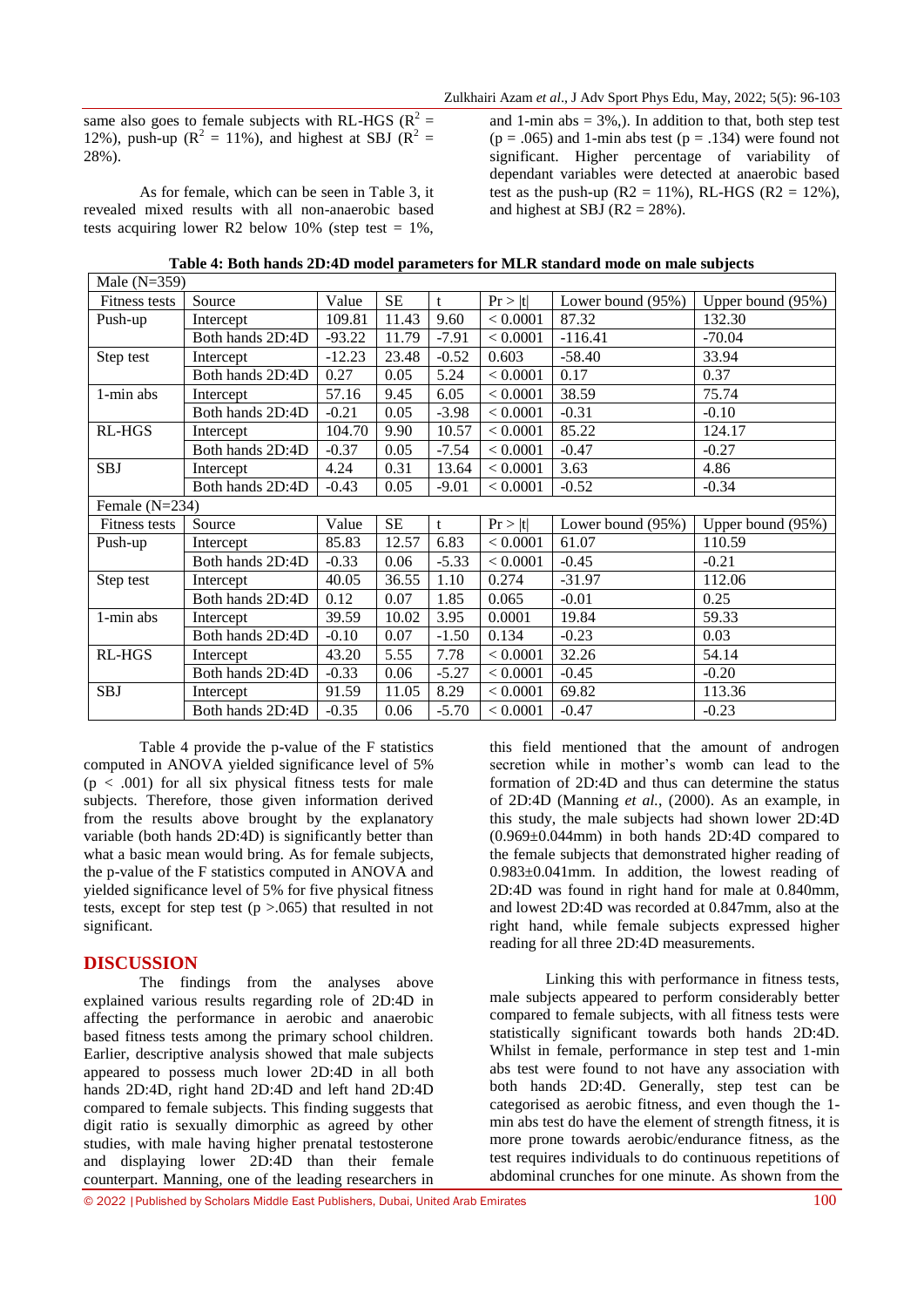multiple regression analysis, it was also found that  $R^2$ scores for step test and 1-min abs test were much lower than other fitness tests in both male and female participants. Moreover, the  $R<sup>2</sup>$  scores especially for the anaerobic-based fitness test (SBJ test and RL-HGS test) was higher than aerobic-based fitness tests. The same was also found in previous study on explosive power and 2D:4D by Hsu *et al.*, (2018). Interestingly, higher  $R<sup>2</sup>$  score was detected at push-up test. It is well-known that the SBJ test and RL-HGS test are anaerobically dominant tests, but as for the push-up test, it requires both cardiovascular efficiency and strength output to perform well. These findings appear to suggest that digit ratio does relate to performance in both aerobic and anaerobic-based fitness tests, with slight tendency towards anaerobic-based fitness tests.

When it comes to linking 2D:4D with performance in physical fitness testing, the presence of prenatal testosterone was found in most studies to be correlating with high performance or scores in those tests for low 2D:4D subjects. This is most noticeable in a study by Ranson *et al.*, (2015) who conducted Eurofit test on school children in which they managed to correlate low 2D:4D male school children on several fitness components such as sprinting, endurance, flexibility except on leg power by standing broad jump. The same was also found in this study for both male and female school children from all age groups (10-12 years old) where high scores were achieved by low 2D:4D subjects on hand grip strength and push-up tests.

In contrast to the finding by Ranson, this study did find a correlation between low 2D:4D subjects (male and female) and standing broad jump which is a test for power component. Interestingly, this study found an obvious link between prenatal testosterone on anaerobic fitness component rather than aerobic fitness component. This can be seen as there were no significant differences found between low and high 2D:4D subjects (male and female) from all age groups on step test, sit and reach and 1-minute abdominal test. The low performance/scores in those fitness components which was cardiovascular endurance and muscular endurance in this study were also correlating to a similar study on young children (7-13 years old) by Eghbali, (2016). His study involving 316 children did not manage to find any evidence linking 2D:4D and performance in both aerobic and anaerobic fitness tests conducted after considering interferer factor of puberty. The finding from that study contradicted with the review by Hönekopp *et al*., (2007) mentioning that 2D:4D was not affected by the onset of puberty. On the other hand, the sampling analysis was disputed as the age range of the sample is enormous, ranging from 7 to 13 years old. This identical scenario was also observed in a study conducted by Manning and Hill, (2009). They found that low 2D:4D was a weak predictor of sprinting speed in young male subjects. This was after they considered other affecting factors of age, BMI and

maturational index. But it is understandable as in both studies mentioned above, they included a wider range of age groups from 7 to 13 years old and 10 to 17 years old which differ from this study with smaller age range (10-12 years old). The wider age groups create higher probability in affecting physical performance especially by the effect of puberty changes and gap in physique among older subjects through confounding variables of age, BMI and maturation index.

As years go by, there were more studies that managed to find significant correlation on variety of fitness components, achievements and high performances in various types of sports as shown in a review by Kim & Kim, (2016). The reason for that is when the subjects are under competitive situation, sudden surge of testosterone occurred and affected the performance in sports and scores in physical fitness testing Kilduff *et al.*, (2013). This is similar to this study when the subjects were encouraged by the teachers and the researcher at the same time, thus created the sense of competitiveness for them to perform at their best during the physical fitness testing. It is also important to review from the findings preferring low 2D:4D towards performances in anaerobic based test. It is mostly due to the effects of prenatal testosterone on the human muscles. It is well known that testosterone does affect the muscular growth through various mechanism focusing on the mesenchymal stem cells (Herbst & Bhasin, 2004). Thus, as a result of these prenatal testosterone mechanism, it improves the muscular strength and power. Through the years, there are mixed findings relating 2D:4D towards anaerobic based event/sports. Pasanen *et al.*, (2021) discussed in their article suggesting that 2D:4D has a weak relationship towards muscular strength specifically the hand grip strength in adult's population, but not in younger population. In attempt to further strengthen the connection of prenatal testosterone on anaerobic fitness component, a past study by Halil *et al*., (2013) which tested on muscle mass and muscle strength, they found that lower 2D:4D was associated with bigger muscle mass and stronger force generated from hand grip strength test. The same also can be seen on studies by Manning and Hill, (2009) and Ranson *et al.*, (2015) suggesting that younger subjects are more prone to anaerobic based tests. Past studies also indicated that 2D:4D is correlated with high performance in various sports such as rugby, fencing, football, wrestling and sumo. Those sports also contain anaerobic components such as speed, strength and power which is equally important to have in order to be able to play that sport competitively, not depending entirely on aerobic fitness component. This explained that prenatal testosterone does affect the development of the muscles, and affecting the capability to generate higher strength. Related to this study, the low 2D:4D school children did perform reasonably good in pushup, standing broad jump and hand grip strength test.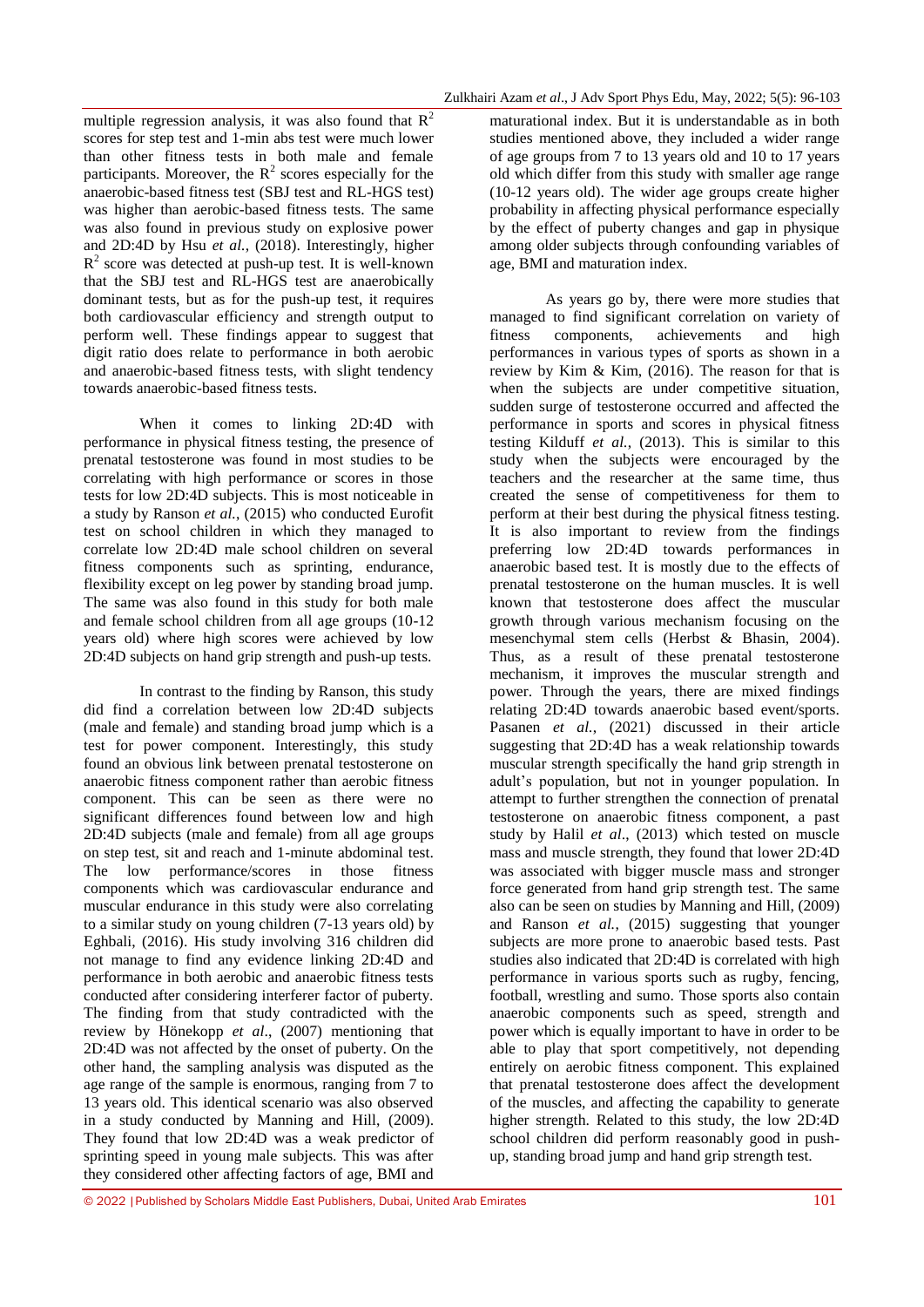The conflicting findings especially regarding the relationship of 2D:4D and muscular strength among adults and children is definitely interesting. Therefore, this situation is worth to be investigated regarding the related factors that might contribute to the mixed results. Nonetheless, most of the previous studies suggested that 2D:4D could predict sports performance. Thus, with further in-depth research, 2D:4D has the potential to be included as supporting tool in talent identification system.

## **CONCLUSIONS**

The result showed that 2D:4D is sexually dimorphic with male subjects expressing lower 2D:4D readings compared to female subjects. Thus, it agrees with most studies that higher secretion of prenatal testosterone was mostly visible in male subjects with female subjects receiving lower testosterone and higher oestrogen. On the other part, low 2D:4D was more correlated with performance in anaerobic-based fitness tests in both genders. It was more evident in male subjects as they are much more associated with high performances in standing broad jump test, hand-grip strength test, push-up test and 1-min abs test. Compared to their female counterpart, 2D;4D of female subjects were significant with all tests except for step test and 1 min abs test.

Those important results reflect new perspective in understanding the role of prenatal testosterone towards the development and influence in the aerobic and anaerobic physiologically in human. Rather than most studies which stated that prenatal testosterone is more prone towards influencing the growth of cardiovascular system, it is also highly possible that prenatal testosterone also plays bigger role in muscle development and energy system pathways of aerobic and anaerobic. For future studies, it is recommended to look into the role of 2D:4D in affecting the energy system pathways and include subjects from variety of age groups, and proceeds accordingly by also investigating other possible related factors.

**Conflicts of interest:** The authors report no conflict of interest.

## **REFERENCES**

- Adamczyk, J. G., Safranow, K., Gajewski, A. K., Dariusz, Boguszewski Henryk, S., Sołtyszewski, I., Pepłońska, B., Paweł Cięszczyk, M. S., & Żekanowski, C. (2021). The second-to-fourth digit (2D:4D) ratio of male combat athletes is associated with the choice of sport. *Journal of Human Kinetics*, *78*, 131–140.
- Bennett, M., Manning, J. T., Cook, C. J., & Kilduff, L. P. (2010). Digit ratio (2D:4D) and performance in elite rugby players. *Journal of Sports Sciences*, *28*(13), 1415–1421.
- Bescós, R., Esteve, M., Porta, J., Mateu, M., Irurtia, A., & Voracek, M. (2009). Prenatal programming of sporting success: Associations of digit ratio (2D:4D), a putative marker for prenatal androgen action, with world rankings in female fencers. *Journal of Sports Sciences*, *27*(6), 625–632.
- Eghbali, E. (2016). The relationship between digit ratio (2D:4D) and physical fitness in boys 7 to 13 years. *Physical Activity Review*, *4*, 154–162.
- Halil, M., Gurel, E. I., Kuyumcu, M. E., Karaismailoglu, S., Yesil, Y., Ozturk, Z. A., Yavuz, B. B., Cankurtaran, M., & Ariogul, S. (2013). Digit (2D:4D) ratio is associated with muscle mass (MM) and strength (MS) in older adults: Possible effect of in utero androgen exposure. *Archives of Gerontology and Geriatrics*, *56*(2), 358–363.
- Herbst, K. L., & Bhasin, S. (2004). Testosterone action on skeletal muscle. *Current Opinion in Clinical Nutrition and Metabolic Care*, *7*, 271–277.
- Hönekopp, J., Bartholdt, L., Beier, L., & Liebert, A. (2007). Second to fourth digit length ratio (2D:4D) and adult sex hormone levels: New data and a meta-analytic review. *Psychoneuroendocrinology*, *32*(4), 313–321.
- Hönekopp, J., & Schuster, M. (2010). A metaanalysis on 2D:4D and athletic prowess: Substantial relationships but neither hand outpredicts the other. *Personality and Individual Differences*, *48*(1), 4–10.
- Hsu, C. C., Fong, T. H., Chang, H. M., Su, B., Chi, C. P., Kan, N. W., & Hsu, M. C. (2018). Low second-to-fourth digit ratio has high explosive power? A prepubertal study. *Journal of Strength and Conditioning Research*, *32*(7), 2091–2095.
- Hull, M. J., Schranz, N. K., Manning, J. T., & Tomkinson, G. R. (2015). Relationships between digit ratio (2D:4D) and female competitive rowing performance. *American Journal of Human Biology*, *27*(2), 157–163.
- Keshavarz, M., Bayati, M., Farzad, B., Dakhili, A., & Agha-Alinejad, H. (2017). The second to fourth digit ratio in elite and non-elite Greco-Roman wrestlers. *Journal of Human Kinetics*, *60*(1), 145– 151.
- Kilduff, L., Cook, C. J., Bennett, M., Crewther, B., Bracken, R. M., & Manning, J. (2013). Right-left digit ratio (2D:4D) predicts free testosterone levels associated with a physical challenge. *Journal of Sports Sciences*, *31*(6), 677–683.
- Kim, T. B., & Kim, K. H. (2016). Why is digit ratio correlated to sports performance? *Journal of Exercise Rehabilitation*, *12*(6), 515–519.
- Kyriakidis, I., Papaioannidou, P., Pantelidou, V., Kalles, V., & Gemitzis, K. (2010). Digit ratios and relation to myocardial infarction in Greek men and women. *Gender Medicine*, *7*(6), 628–636.
- Manning, J.T., Barley, L., Walton, J., Lewis-Jones, D. I., Trivers, R. L., Singh, D., Thornhill, R.,